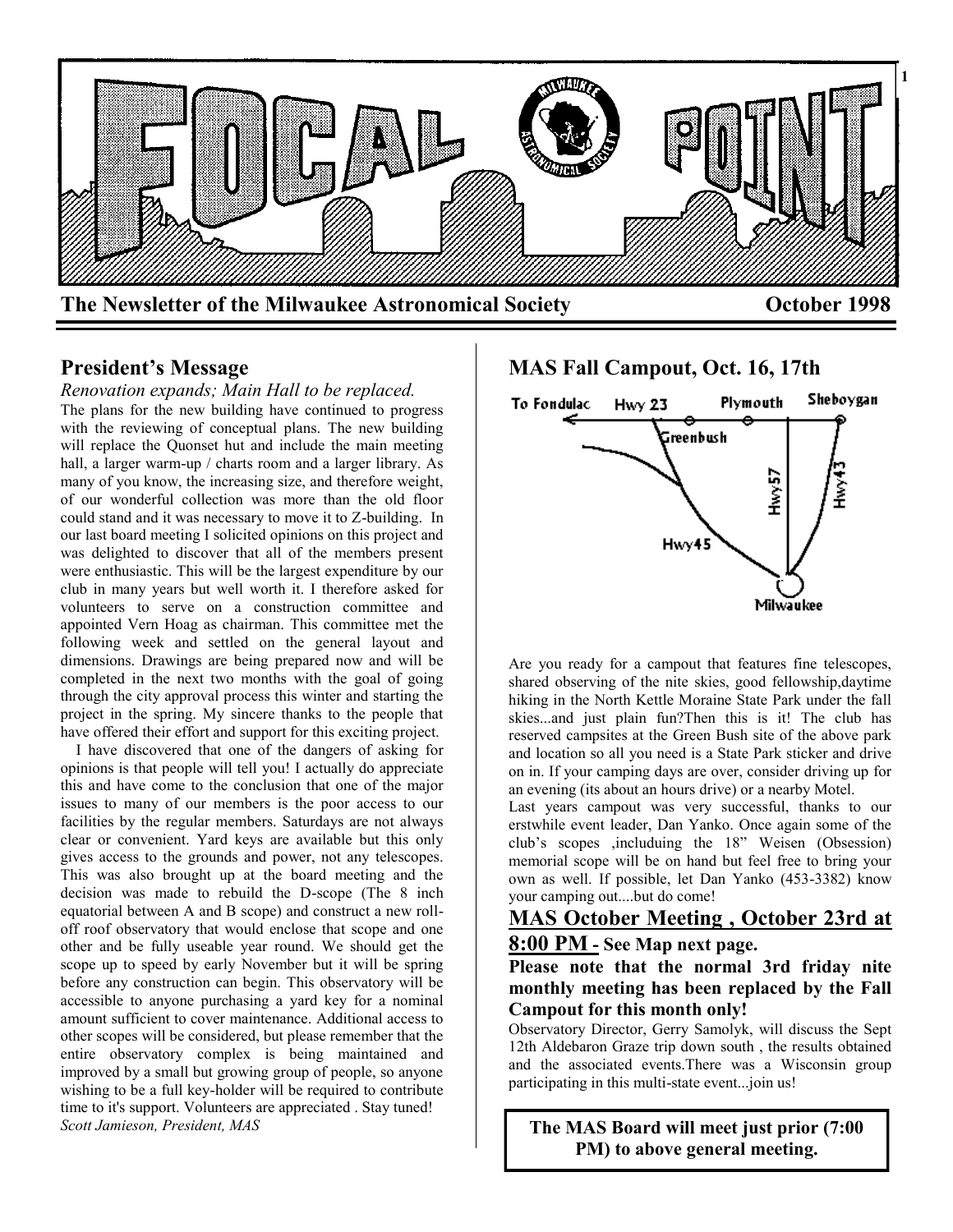

#### **Madison Invites MAS to Star Party, Oct 24th**

The Madison Astronomical Society cordially invites the members of the Milwaukee Astronomical Society to a star party at the Madison Society's observatory, the Yanna Research Station, on the evening of Saturday, Oct24, 1998.

We have a 17" Newtonian Dobsonian, a 12" LX 200 with goto capability, and an 11" Schmidt-Cassegrain in permanent buildings. We have just taken our 16" Cassegrain out of service for building repairs. We also have 6 concrete pads for observers to set up private telescopes, with electrical to the pads. There is ample area on the rest of the grounds for more telescopes.

To get to the observatory from the Milwaukee Observatory, take I 43 to Darien, then Hwy 14 to Evansville. Proceed through Evansville on Main St to North 4th St which is on the west side of town. North 4th St. is Highway C. Follow Highway C west out of Evansville about 6 miles to theMadison observatory. Note that when you reach the intersection with Highway T a north-south road, 2 1/2 miles west of Evansville, that C follows it south for about a 1000 feet before heading out west again. Stay on C. Three miles later you will reach a 4-way stop when C crosses E. One tenth of a mile west of that intersection is Kelly Rd. Turn right (north) on Kelly, go about 1/4 mile and the observatory will be on your left (west).

We hope to see you all there.

*Bob Manske, Madison Astronomical Society President*

*Eds Note. Bob supplied a bit map download of a drawn map as well, but for some reason this editor had problems with the down load. There should be maps available at our Oct. 23rd meeting . There will undoubtably be MAS people who want to car pool as well and that should be a good time for those arrangements to be made.*

*MAS has had close ties with Madison in the past...heres an opportunity to renew acquaintances again.*

### **NORTHWOODS STARFEST '98**

On Aug. 21-23 I had the pleasure of attending one of the best star parties I've ever been to. Upon reflection I wondered why I liked it so much as the weather was not the best. Friday night was very clear but rather dewey. Saturday was a total

washout with rain all day and even a tornado watch that night! I think the main attraction was that they tried so hard to do a good job and put on an enjoyable party.

By "they" I mean the organizers, of course. The event was sponsered by the Chippewa Valley Astronomical Society,

and was held at the Beaver Creek Reserve in Fall Creek, WI, which is about 10 miles east of Eau Claire. The Reserve is a very nice facility which includes the Hobbs Observatory, several cabins, a main lodge, and even a nature center across the road. The observatory building is one to covet. It contains two domes, a large central meeting room and several

smaller rooms. Out in front is a football field sized observing area where the scopes were set up and camping was

allowed around the perimeter. The fee was \$30 for the weekend per person (I'm not sure if there was a special family rate) which included the camping and all meals!

Friday dinner you were on your own but midnight snacks were served in the main room of the observatory on both nights.Breakfast on Sat. & Sun. and dinner on Sat. was served in the main lodge. The site is somewhat bothered by skyglow from Eau Claire to the west but has very dark skies in the other 3 directions. I set up close to the trees on the west side of the field so I wasn't really bothered by it at all. They had a little over 100 people show up and it wasn't too crowded, although I feel that's about the limit for comfort. With the bad weather Saturday a lot of people left early but that night we still had fun in the observatory main room talking, snacking, and watching a video by John Dobson on how to make a telescope. The observing on Friday had moments of very good seeing where those with big scopes were doing Jupiter and Saturn at 400x to 700x! I've never seen so much detail on Jupiter before! It was my first night out with my 15" Tectron Dob and I was quite pleased with it. Only trouble is I was so busy playing with it that I didn't take the time to compare it to other similar scopes like I wanted to. I guess that'll have to wait for another star party. All in all I have to give this one a good recomendation. It's about a 4 hour drive but it was worth it IMHO. I even won a door prize! Give it a try next year if you're looking to do some observing on the August new-moon weekend. I'm sure I will again.

*Bob Kempka, MAS Member*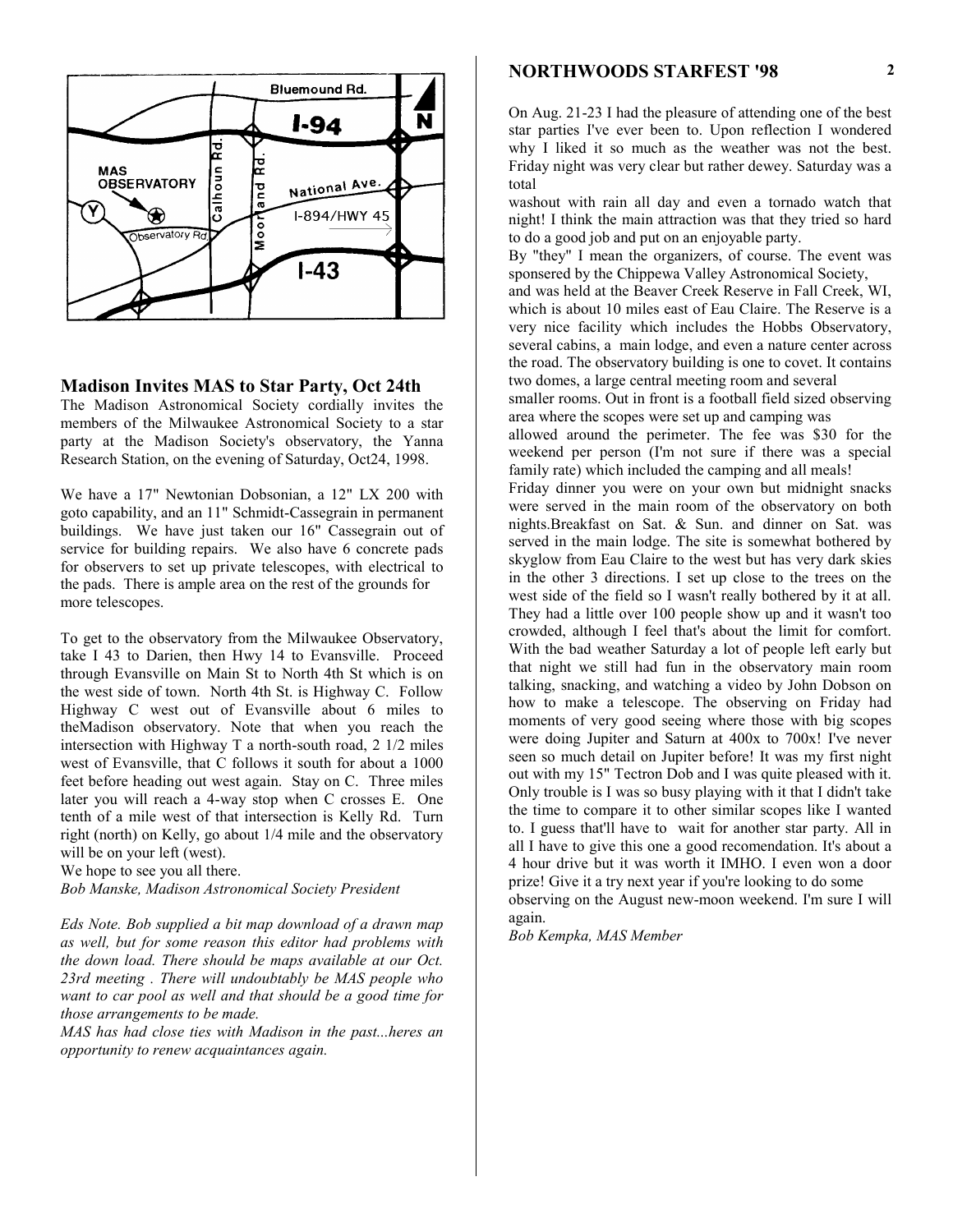#### **Astrofest 98**

I recently fulfilled a life long ambition. I attended my first starparty – I attended Astrofest 1998.

In doing so, I answered two important questions that must have troubled amateur astronomers since Copernicus tripped over his robe. Have you ever asked yourself, what do astronomers do during the day? And, do real astronomers wear white socks?

Leaving Milwaukee at 5:30 A.M., son Jeff and I arrived at Camp Shaw-Waw-Nas-See, the 4-H camp and Astrofest site near Kankakee, Illinois around 10:30 A.M. What took us so long, you ask? Well, after missing the Hwy. 57 off ramp, we unwittingly proceeded east on Hwy. 294 until we saw a sign welcoming us to Indiana. Wisely judging we had gone too far east, not having synchronized our watch with Greenwich, nor having John Harrison aboard, we held a hurried conference and decided to visit daughter Jacqueline in Hammond, IN (seeing we were already there).

Following the map that the Astrofest organizers provided, and ignoring the typographical errors, we finally arrived at the campgrounds, set up Camp and proceeded to discover the wonderful world of Amateur Astronomy

And what a wonderful world it is indeed. Because this was all new and exciting to us, we couldn't get enough rubbernecking. We saw an unbelievable array of telescopes and viewing equipment as well as some very interesting astronomy camping accommodations. The things people think up and build and the things that money can buy is truly remarkable. We saw old friends and made new ones. We talked smart with all of the vendors and even bought some missing pieces for our telescope. There was one vendor there that I had been communicating with on the Internet for over a year but had never met, if I had known that he was going to be there, I would have asked him to bring some things I wanted.

So what do the old "Pro's" do all day long? They did some of the same things that we did and a lot more as well. There was a fossil filled stream to explore and nature trails to hike or bike. There were all day astronomy seminars and light a pollution workshop. There was equipment to set up and "AstroDogs" to eat. There would even have been time for a nap except it was too hot. Then, after an Astrofest provided a "cook it yourself" or the "dine out" dinner, but before dark there was an awards ceremony for the winners of the many contests available. There were awards for the best homemade telescope, the best mount and accessories, the best old instrument, the best restoration of a homemade or commercial instrument. There was an astrophoto contest with some, if you'll excuse the no pun intended, out of this world photography that would knock you socks off, (white or otherwise). There was even an art contest for the children, who presented some interesting ideas of how they perceived the universe.

Then came the night. The sky around Camp Shaw-Waw-Nas-See was good but not that good and we had the moon to contend with as well. Jeff and I did manage to spot

#### *Astro 98 Continued*

a few good objects and had fun with our newly acquired eyepieces.

We spent a lot of time looking through other peoples' instruments as well (And here is where the white socks or in our case white tennis shoes comes in). As we walked around the darkened field, all you could see was our white tennis shoes. They stood out like a meteorite shower. In fact they seemed to look iridescent like some of the shoes the kids wear today, probably not a good choice for a future star party. One thing we did notice that surprised us was how few "die hard astronomers" there were. We were so full of adrenaline that we could have gone all night but alas, found few takers.

So, in answering two questions we discovered what so many of our astronomy friends already knew. With so many wonderful things to do and see, if you haven't experienced a star party, you don't know what you're missing. For us it is an event worth repeating. We were told attendance was down this year. The place is usually packed. Well, we couldn't have been happier, it was just right for us.

#### *Mike Marinelle, MAS Member*

## **Did a Light Bulb Turn On?**

If you read the two previous articles by Bob Kempka and Mike Marinelli, a light bulb might turn on.They both are very enthusiastic about what a Star Party/Campout can offer. Many have undoubtably said, "I really ought to give it a try". These two members did,and obviously enjoyed it.

Central to both articles is the enjoyment of shared observing thru a variety of scopes and the shared fellowship that comes with it **A good place to find that feature is our own MAS Campout on October 16, 17th at Greenbush** because the shared observing thru a variety of scopes is definitely there. If you've thought about a starparty/ campout, do give this one a try!